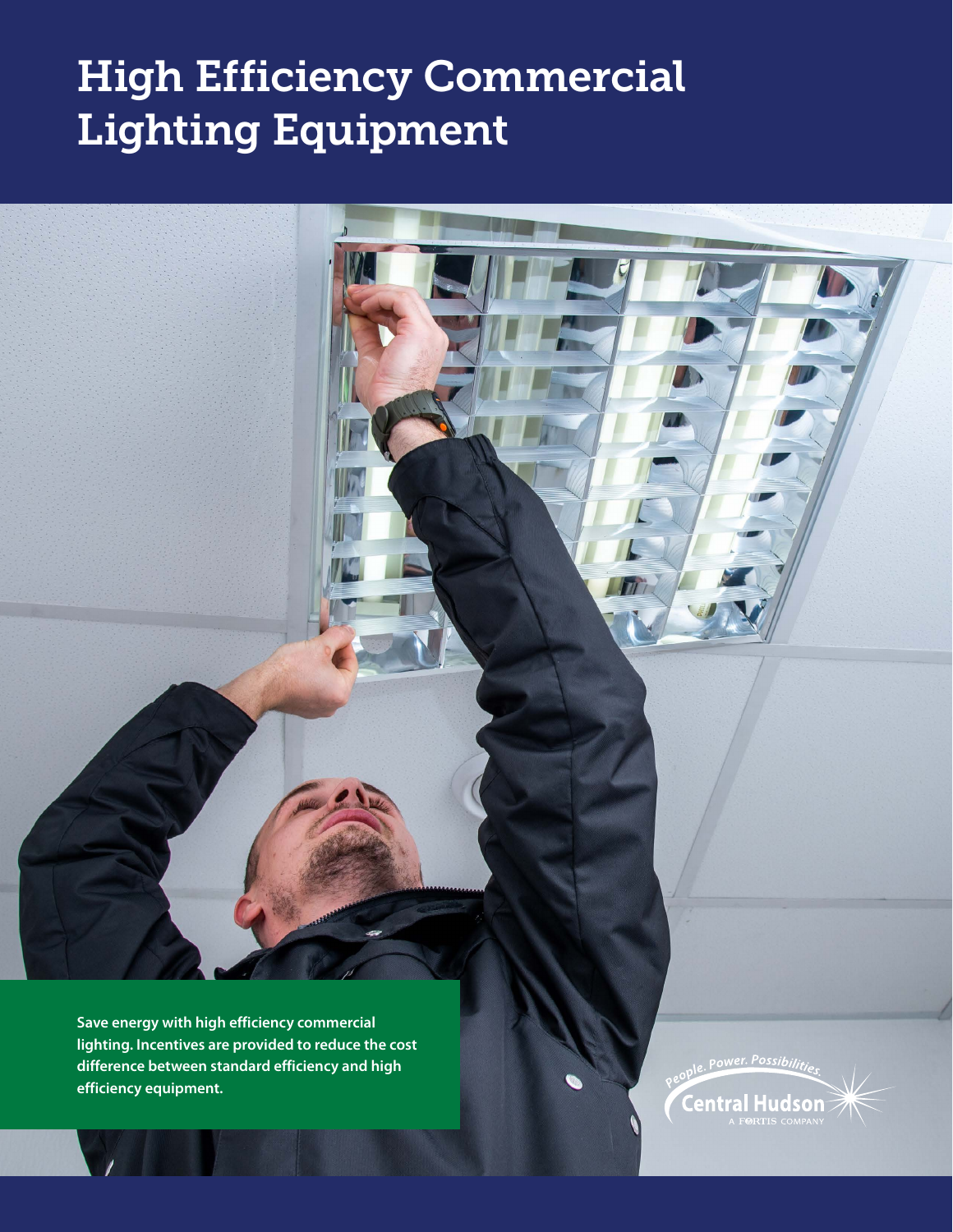

# **C&I Prescriptive Lighting**

# **Program Details & Instructions**

Central Hudson Gas & Electric's (CHGE) Commercial/Industrial Electric and Gas Programs are designed to help non-residential customers replace aging, inefficient equipment and systems with energy-efficient technologies by providing rebates and technical assistance that will facilitate the installation of premium efficiency equipment.

Details of the program, including rebate levels and technical requirements, are subject to change without prior notice.

Visit [CentralHudson.com/Incentives](http://www.CentralHudson.com/Incentives) to review the most current program information, or call 800-515-5353.

### **Eligible Participants**

Rebates are available to non-residential, commercial, industrial, government, institutional and non-profit electric and gas service customers within the CHGE service territory. All applications must be submitted through a participating Trade Ally. Eligible customers must pay into the Systems Benefit Charge.

# **Eligible Equipment**

Eligible equipment and rebate amounts are listed on the following pages of this measure list. These measures are subject to the associated technical eligibility criteria.

All equipment must be new; used or refurbished equipment is not eligible. Equipment and services must be installed after Jan. 1, 2022, through Dec. 31, 2022, or while funding for rebates for this program is still available.

Customers cannot have received incentives from any other programs for the same equipment where a rebate is being requested in this application.

New construction projects and additions to existing facilities are not eligible through the Prescriptive programs and will be reviewed through the Custom Program.

# **Pre-Approval Requirements**

Projects with total rebates less than or equal to \$10,000 do not require pre-approval from CHGE. Any project that the savings expected will meet or exceed 100 MWh will be subject to pre- and post-inspection. Some projects claiming existing lamps with 400w or higher are also subject to pre-inspection or request of photographic proof of existing lamp wattage. The applicant must purchase the qualifying equipment and submit a completed application form and supporting documentation within 90 days of the invoice date.

Projects with total rebates greater than \$10,000 require pre-approval from CHGE prior to purchasing and installing any equipment to guarantee rebate availability. After the application has been pre-approved by CHGE, the applicant will be notified in writing, assigned a project identification number, and given any specific instructions. The applicant may then purchase and install the pre-approved equipment.

### **Terms & Conditions**

Please review and sign the program Terms and Conditions on the last page of this application.

# **Participation Instructions**

#### **Step 1**

Review program materials to confirm your proposed equipment meets program requirements.

For questions, visit the program website at [CentralHudson.com/Incentives](http://www.CentralHudson.com/Incentives) or contact us at 800-515-5353.

#### **Step 2**

Trade Allies are directed to visit the Application Center to submit an online application on behalf of their customer. Refer to the Application Checklist on page 11 to verify that all required information and documentation is included for submission to CHGE. Applications not requiring pre-approval should also include proof of purchase in the form of detailed invoices, manufacturer specification sheets or other documentation required to demonstrate compliance with eligibility requirements, and a Federal W9 form completed by the applicant.

All elements of a completed application must be uploaded to the Application Center by a valid Trade Ally. Trade Allies in need of credentials for the online application site should contact [CHGEPrograms@icfi.com.](mailto:CHGEPrograms@icfi.com)

All applications will be reviewed for eligibility and completeness. Completed applications will be reviewed in the order they are received. Applicants who submit incomplete applications will be notified of deficiencies by a flaw letter describing the documentation or information needed to complete the application. CHGE may require a pre-installation inspection. CHGE will notify customers if an inspection of the facility is necessary.

Please indicate if the rebate payment should be made payable to the customer of record or a third party, such as the installation contractor. All rebate payments require authorization from the customer of record.

#### **Step 3**

Applications not requiring pre-approval (rebate ≤ \$10,000) will be processed for payment, subject to post-installation inspection.

Applications requiring pre-approval (rebate > \$10,000) will be processed, and CHGE will notify the applicant in writing when the review is complete and funds have been reserved.

Upon receipt of program pre-approval, participants may purchase and install their energy-efficient equipment.

CHGE will notify the applicant if an inspection of the facility is necessary prior to pre-approval.

Any changes in the proposed equipment, quantities or operating conditions must be approved by CHGE prior to implementation.

# **Step 4**

Upon project completion, review the pre-approved application and note any changes to the project that occurred during installation.

Submit the pre-approval letter, with the authorized customer signature, proof of purchase for rebate payment, specification sheets and a completed Federal W9 form.

CHGE will notify applicant if an inspection of the facility is necessary prior to final payment processing.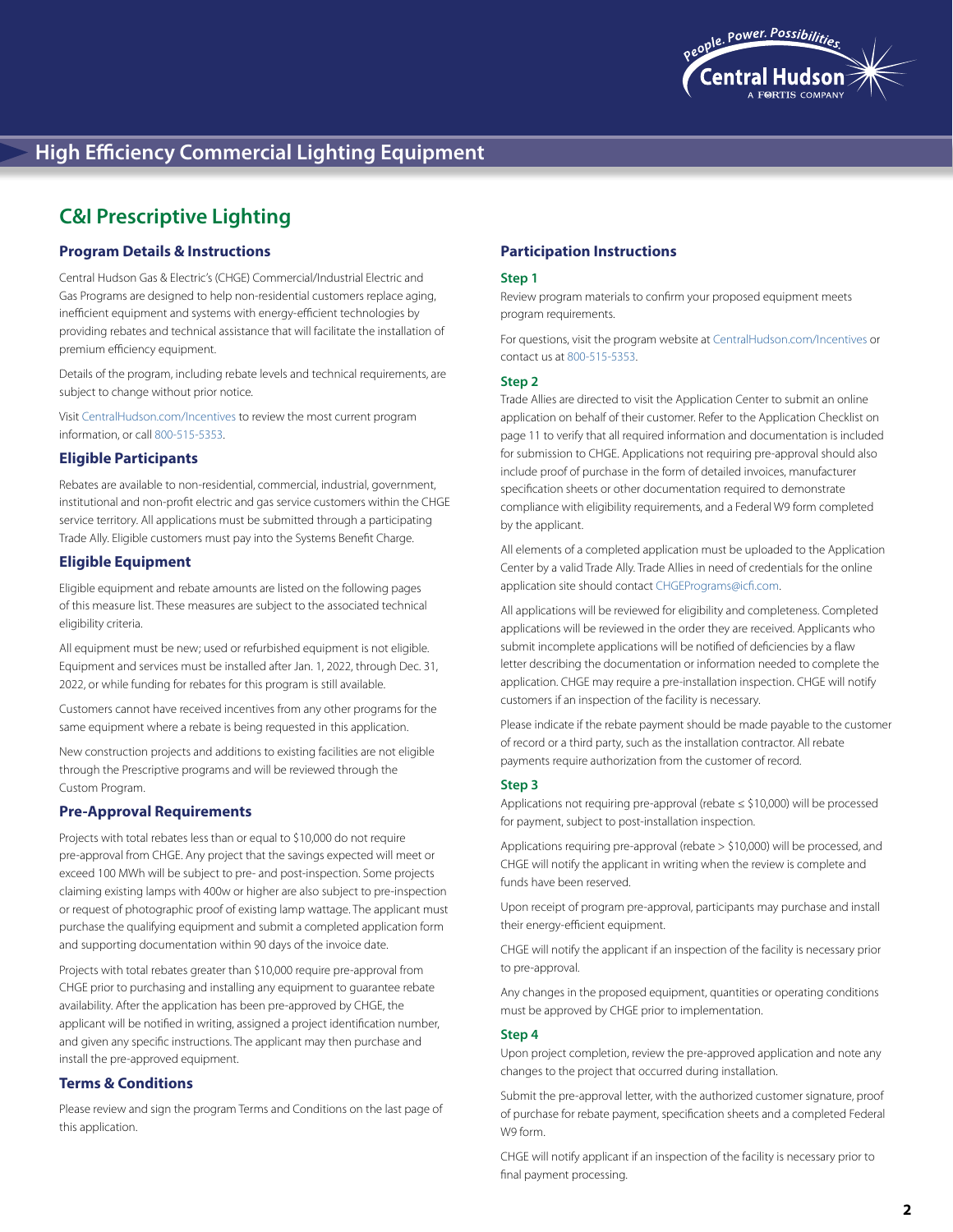# **Heating System Type**

Heating system type selection is used in energy savings calculations and is entered in the equipment details of the application. Please use the below table to select the heating system type for the project.

| <b>Gas Furnace with A/C</b>                | Forced hot air or hydro-air furnace with air conditioning coil.                                                                                                                                                                                                                                                                                                                                                                                                                                                                                                                          |
|--------------------------------------------|------------------------------------------------------------------------------------------------------------------------------------------------------------------------------------------------------------------------------------------------------------------------------------------------------------------------------------------------------------------------------------------------------------------------------------------------------------------------------------------------------------------------------------------------------------------------------------------|
| <b>Heat Pump</b>                           | Central air source heat pump or mini split ductless heat pump.                                                                                                                                                                                                                                                                                                                                                                                                                                                                                                                           |
| <b>Electric Resistance with A/C</b>        | Electric resistance heat can be supplied by centralized forced-air electric furnaces or by heaters in each room. Room heaters can consist of<br>electric baseboard heaters, electric wall heaters, electric radiant heat, or electric space heaters with air conditioning.                                                                                                                                                                                                                                                                                                               |
| <b>Electric Resistance Heat Only</b>       | Electric resistance heat can be supplied by centralized forced-air electric furnaces or by heaters in each room. Room heaters can consist of<br>electric baseboard heaters, electric wall heaters, electric radiant heat, or electric space heaters without air conditioning.                                                                                                                                                                                                                                                                                                            |
| <b>Gas Furnace or Boiler</b>               | Natural gas furnace or hydronic boiler.                                                                                                                                                                                                                                                                                                                                                                                                                                                                                                                                                  |
| <b>Constant Volume without Economizer</b>  | A type of heating, ventilating, and air-conditioning (HVAC) system. In a simple Constant Air Volume (CAV) system, the supply air flow rate is<br>constant, but the supply air temperature is varied to meet the thermal loads of a space.                                                                                                                                                                                                                                                                                                                                                |
| <b>Constant Volume with Economizer</b>     | A type of heating, ventilating, and air-conditioning (HVAC) system. In a simple Constant Air Volume (CAV) system, the supply air flow rate is<br>constant, but the supply air temperature is varied to meet the thermal loads of a space. It is an HVAC component that uses outside air, under<br>suitable climate conditions, to reduce required mechanical cooling. When the outside air's enthalpy is less than the required supply air<br>during a call for cooling, an economizer allows a building's mechanical ventilation system to use up to the maximum amount of outside air. |
| <b>Variable Air Volume with Economizer</b> | Variable Air Volume (VAV) is a type of heating, ventilating, and/or air-conditioning (HVAC) system. Unlike Constant Air Volume (CAV) systems,<br>which supply a constant airflow at a variable temperature, VAV systems vary the airflow at a constant temperature.                                                                                                                                                                                                                                                                                                                      |
| Fan Coil w/ Chiller & HW Boiler            | A fan coil is a simple device consisting of a heating and/or cooling heat exchanger or coil and fan. It is part of an HVAC system found in<br>residential, commercial and industrial buildings. A fan coil unit is a diverse device sometimes using ductwork, and is used to control the<br>temperature in the space where it is installed, or serve multiple spaces. It is controlled either by a manual on/off switch or by a thermostat,<br>which controls the water to the heat exchanger using a control valve and/or the fan speed.                                                |
| <b>Steam Boiler</b>                        | A natural gas fired steam boiler is a device used to create steam by applying heat energy to water.                                                                                                                                                                                                                                                                                                                                                                                                                                                                                      |
| <b>Chiller-Water-cooled Screw</b>          | Chilled water chillers are used to cool and dehumidify air in mid- to large-size commercial, industrial and institutional facilities. Water chillers<br>can be water-cooled or evaporatively cooled.                                                                                                                                                                                                                                                                                                                                                                                     |
| <b>Oil or Propane Heat</b>                 | A primary heating source (i.e., furnace, boiler, steam boiler) using propane or oil as its primary fuel.                                                                                                                                                                                                                                                                                                                                                                                                                                                                                 |
| <b>No HVAC</b>                             | Specific to unconditioned areas. Most commonly selected for outdoor installations.                                                                                                                                                                                                                                                                                                                                                                                                                                                                                                       |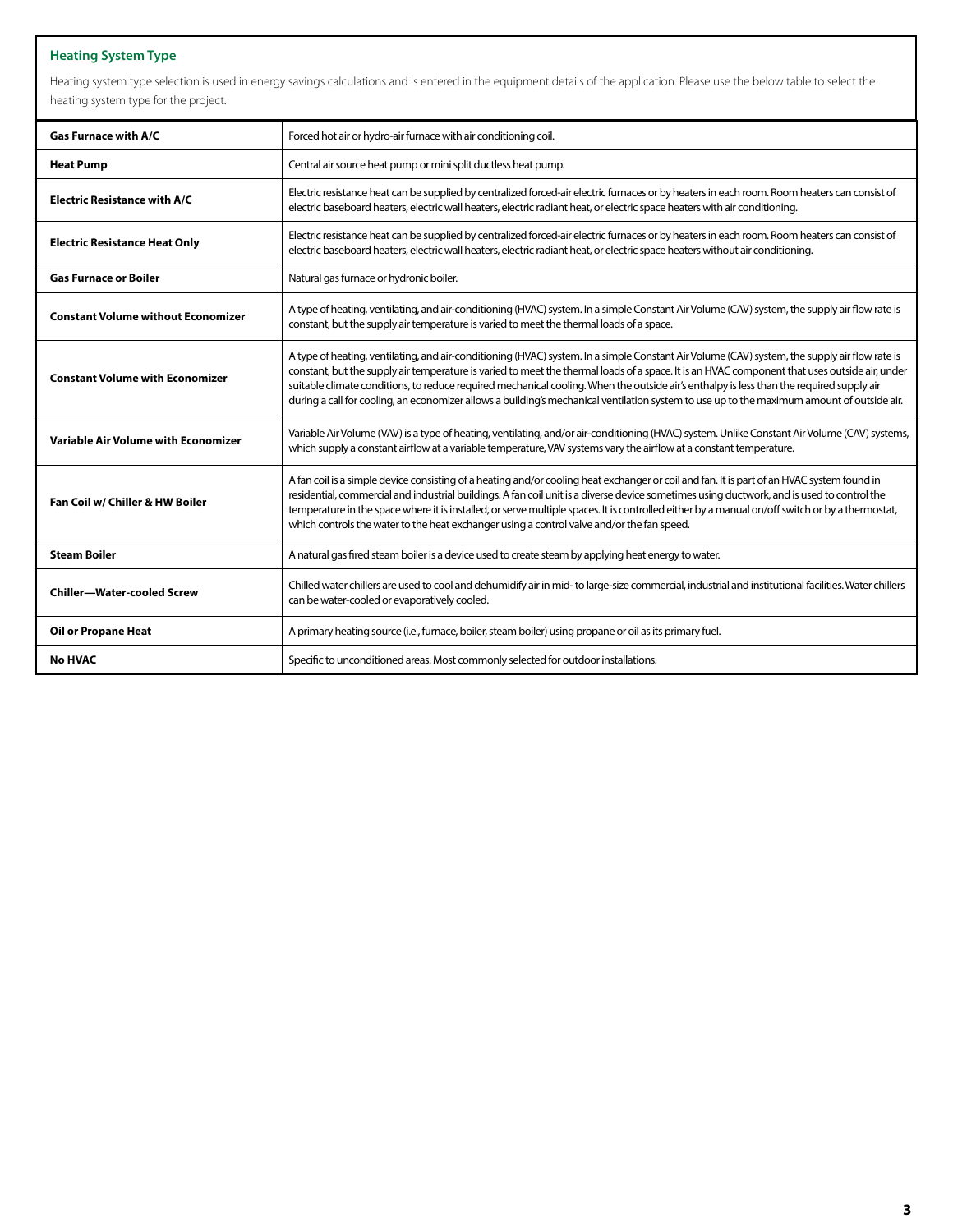# **Operating Hours**

Based on the hours provided below, please select the facility type that best fits the operation hours and task when entering equipment details.

| <b>Facility Type</b>                                           | <b>Annual Hours</b> | <b>Annual Hours</b><br><b>Facility Type</b> |       |
|----------------------------------------------------------------|---------------------|---------------------------------------------|-------|
| <b>Auto Related</b>                                            | 2,810               | <b>Manufacturing Facility</b>               | 2,857 |
| Automotive/Transportation Service or Repair<br>Facility (24/7) | 8,760               | <b>Medical Offices</b>                      | 3,748 |
| Bakery                                                         | 2,854               | <b>Motion Picture Theatre</b>               | 1,954 |
| Banks                                                          | 3,748               | Multi-Family (Common Areas)                 | 7,665 |
| Church                                                         | 1,955               | Museum                                      | 3,748 |
| College - Cafeteria                                            | 2,713               | <b>Nursing Homes</b>                        | 5,840 |
| College - Classes/Administrative                               | 2,586               | Office (General Office Types)               | 3,013 |
| College - Dormitory                                            | 3,066               | Parking Garages                             | 4,368 |
| <b>Commercial Condos</b>                                       | 3,100               | Parking Garages (24/7)                      | 7,717 |
| <b>Convenience Stores</b>                                      | 6,376               | Parking Lots                                | 4,100 |
| <b>Convention Center</b>                                       | 1,954               | Penitentiary                                | 5,477 |
| Court House                                                    | 3,748               | Performing Arts Theatre                     | 2,586 |
| Dining: Bar Lounge/Leisure                                     | 4,182               | Police/Fire Stations (24 Hr)                | 7,665 |
| Dining: Cafeteria/Fast Food                                    | 6,456               | Post Office                                 | 3,748 |
| Dining: Family                                                 | 4,182               | <b>Pump Stations</b>                        | 1,949 |
| Entertainment                                                  | 1,952               | Refrigerated Warehouse                      | 2,602 |
| <b>Exercise Center</b>                                         | 5,836               | <b>Religious Building</b>                   | 1,955 |
| <b>Fast Food Restaurants</b>                                   | 6,376               | Restaurants                                 | 4,182 |
| Fire Station (Unmanned)                                        | 1,953               | Retail                                      | 3,463 |
| <b>Food Stores</b>                                             | 4,055               | School/University                           | 2,187 |
| Gymnasium                                                      | 2,586               | Schools (Jr./Sr. High)<br>2,187             |       |
| Hospitals                                                      | 7,674               | Schools (Preschool/Elementary)<br>2,187     |       |
| Hospitals/Health Care                                          | 7,666               | Schools (Technical/Vocational)<br>2,187     |       |
| Industrial - 1 Shift                                           | 2,857               | <b>Small Services</b>                       | 3,750 |
| Industrial - 2 Shift                                           | 4,730               | Sports Arena                                | 1,954 |
| Industrial - 3 Shift                                           | 6,631               | Town Hall                                   | 3,748 |
| Laundromats                                                    | 4,056               | Transportation                              | 6,456 |
| Library                                                        | 3,748               | Warehouse (Not Refrigerated)                | 2,602 |
| Light Manufacturers                                            | 2,613               | <b>Wastewater Treatment Plant</b>           | 6,631 |
| Lodging (Hotels/Motels)                                        | 3,064               | Workshop                                    | 3,750 |
| Mall Concourse                                                 | 4,833               |                                             |       |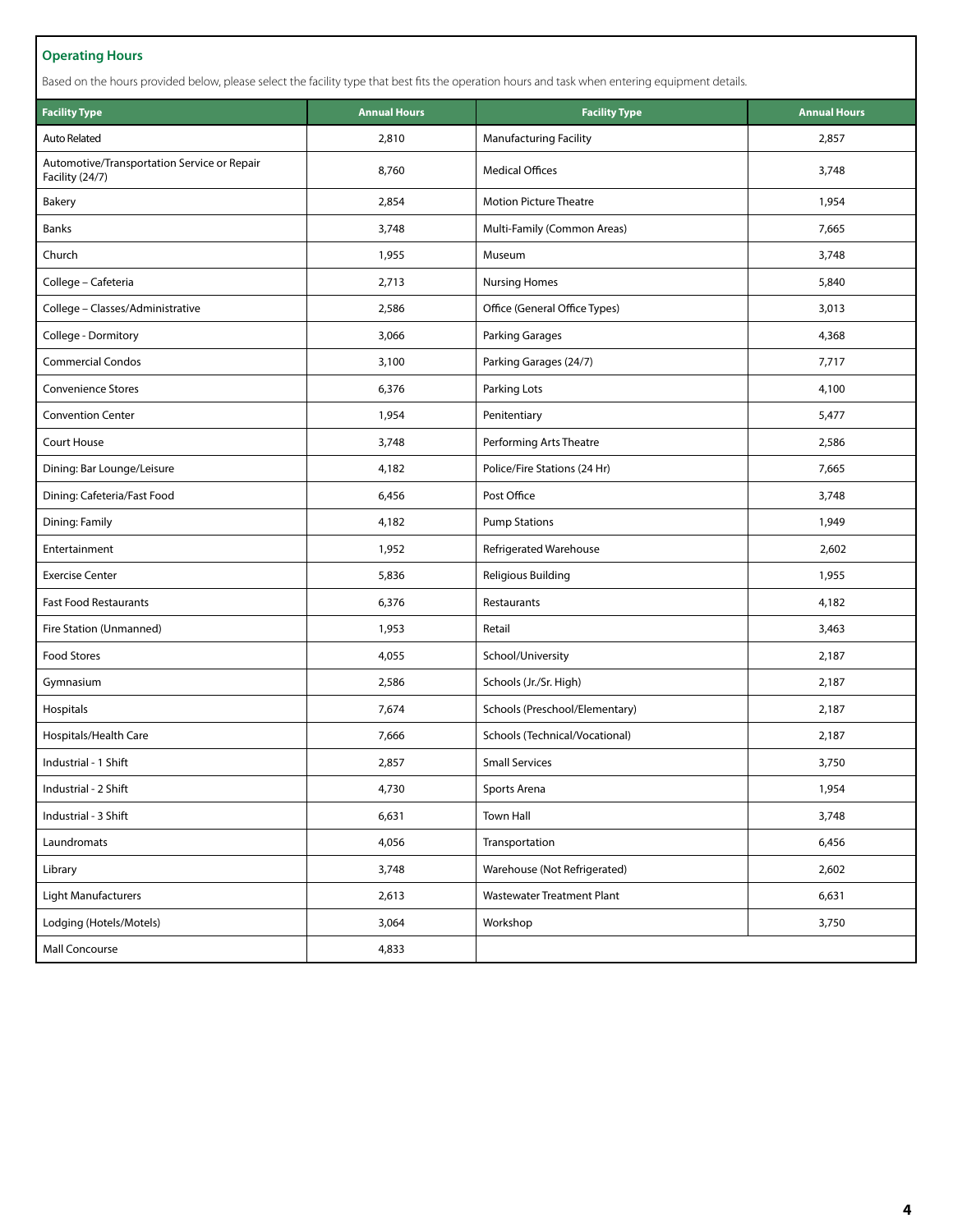# **I. C&I PRESCRIPTIVE LIGHTING ELIGIBILITY AND TECHNICAL REQUIREMENTS**

#### **General LED Requirements**

- LED replacement lamps and LED luminaires must be listed on the DesignLights Consortium® (DLC) or ENERGY STAR® Qualified Products list.
- DLC or ENERGY STAR qualified retrofit kits are acceptable as substitutions for fixture replacements.
- LED measures not listed on this application may be considered under the custom application, provided the measures are DLC or ENERGY STAR qualified products.
- LED lamps purchased through retail channels where Central Hudson Residential Lighting Program discounts are applied at the point-of-sale are not eligible for rebates.
- Replacing existing 8-foot lamps or fixtures with equivalent output 4-foot lamps or fixtures (e.g., two 4-foot lamps for one 8-foot lamp) are eligible when using qualified 4-foot measures being installed.

#### **Requirements for a TLED and LED Mogul Screw-Based Replacement for a High Intensity Discharge (HID) Lamp**

- All TLEDs and LED mogul screw-based replacement for an HID lamp, regardless of type or application, must be listed on the DesignLights Consortium® (DLC) qualified product list (QPL).
- If proposing to install TLEDs in existing fixtures using a de-lamping approach (e.g., installing two TLEDs in place of four fluorescent lamps), then standard fluorescent de-lamping technical requirements apply, such as requiring lamp centering and the use of listed retrofit kits.
- Currently, three types of LED fluorescent and HID replacement lamp products are recognized. Specific technical requirements for each variant are listed below.

#### **Type A – Lamps using existing ballast as power supply are excluded from the program.**

#### **Type B – Lamps with integral driver; line voltage applied to lamp via lamp-holder.**

- Existing ballast must be removed.
- Condition of existing lamp-holders must be verified; replace damaged, corroded, cracked lamp-holders as necessary.
- Label must be installed in fixture indicating that fixture has been retrofitted with LED replacement lamps and that flourescent or HID lamps should not be installed as replacements.

#### **Type C – Lamps using dedicated external driver**

- Existing ballast must be removed.
- Technical specifications for the power supply/driver supplied with the LED replacement lamps must be submitted.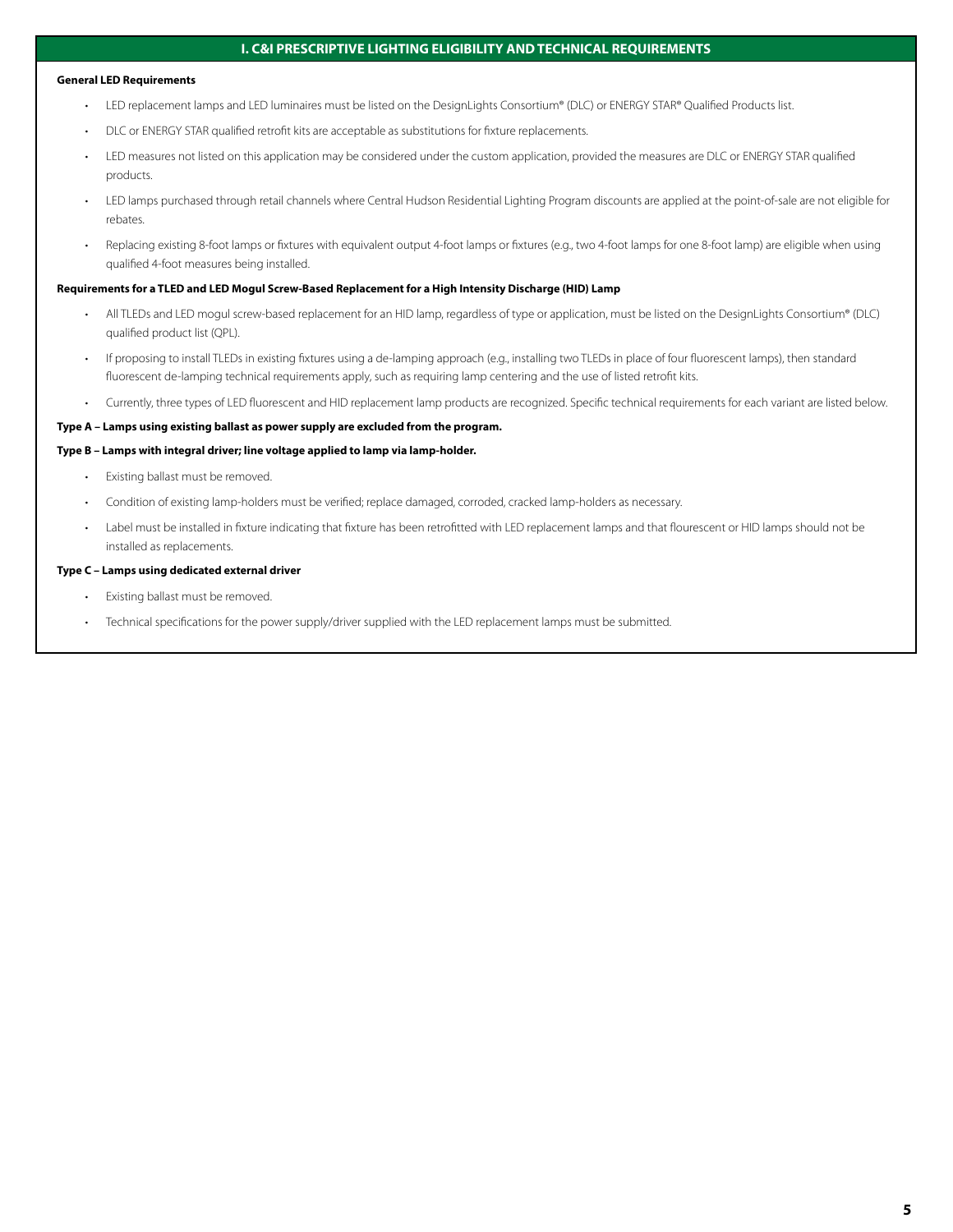| <b>II. C&amp;I PRESCRIPTIVE LIGHTING MEASURES AND REBATES</b> |                                                                                                                                                     |                           |                    |                                                                                                                                                                                                                                                                                                                     |
|---------------------------------------------------------------|-----------------------------------------------------------------------------------------------------------------------------------------------------|---------------------------|--------------------|---------------------------------------------------------------------------------------------------------------------------------------------------------------------------------------------------------------------------------------------------------------------------------------------------------------------|
| <b>Measure Code</b>                                           | <b>Measure Description</b>                                                                                                                          | <b>Min. Watts Reduced</b> | <b>Rebate/Unit</b> | <b>Technical Requirements</b>                                                                                                                                                                                                                                                                                       |
| <b>LED Integral Replacement Lamps</b>                         |                                                                                                                                                     |                           |                    |                                                                                                                                                                                                                                                                                                                     |
| 100a                                                          | LED screw-in lamps                                                                                                                                  | 25                        | \$2/Lamp           | Installation of type A, PAR, MR, BR, R,<br>G or B integral screw-in lamps to<br>replace medium or candelabra-<br>based incandescent or halogen<br>lamps of similar nominal size                                                                                                                                     |
|                                                               |                                                                                                                                                     |                           |                    | Applicant must verify compatibility<br>with existing controls<br>Installation of type MR halogen<br>lamps of similar nominal size                                                                                                                                                                                   |
| 100b                                                          | LED MR11/MR16 lamps, and recessed<br>can/downlight retrofit trim kits                                                                               | 25                        | \$10/Lamp          | Self-contained recessed<br>can/downlight trim kits may be<br>installed in recessed cans less than<br>8" in diameter<br>Applicant must verify compatibility<br>with existing controls                                                                                                                                |
| <b>LED HID Replacement Lamps</b>                              |                                                                                                                                                     |                           |                    |                                                                                                                                                                                                                                                                                                                     |
| 100c                                                          | LED replacement lamps for HID fixtures,<br>replacing 250w and lower                                                                                 | 80                        | \$18               | Installation of mogul (E39)<br>screw-base LED replacement lamps<br>in HID fixtures (corn cob)                                                                                                                                                                                                                       |
| 100d                                                          | LED replacement lamps for HID fixtures,<br>replacing HID 251w and higher                                                                            | 180                       | \$45               | Lamps must be listed on either<br>$\bullet$<br>ENERGY STAR or DLC qualified<br>product lists                                                                                                                                                                                                                        |
| <b>LED Interior Fixtures</b>                                  |                                                                                                                                                     |                           |                    |                                                                                                                                                                                                                                                                                                                     |
| 104                                                           | Interior LED Recessed, Surface, Track, Pendant<br>downlight fixtures                                                                                | 35                        | \$15/Fixture       | Installation of new recessed, surface,<br>pendant or track LED luminaires<br>to replace incandescent, halogen,<br>linear fluorescent or CFL luminaires<br>Applicant must verify compatibility<br>with existing controls<br>Recessed LED can/downlight                                                               |
|                                                               |                                                                                                                                                     |                           |                    | trim kits qualify under Measure<br>Code 100b                                                                                                                                                                                                                                                                        |
| 105a                                                          | Replacement/retrofit of linear fluorescent<br>T12/T8 (existing 1-2 lamps) fixtures with<br>new LED fixtures, or self-contained LED<br>retrofit kits | 20                        | \$15/Fixture       | Installation of new LED troffers,<br>panels or similar linear luminaires.<br>Self-contained LED retrofit kits (2x4<br>LED troffer kits, "array" kits, etc.) are<br>also permitted                                                                                                                                   |
| 105b                                                          | Replacement/retrofit of linear fluorescent<br>T12/T8 (existing 3-4 lamps) fixtures with<br>new LED fixtures, or self-contained LED<br>retrofit kits | 35                        | \$25/Fixture       | Applicant must verify compatibility<br>with existing controls<br>Installation of TLEDs qualifies under<br>$\bullet$<br>measure code 111, 115a, or 115b                                                                                                                                                              |
| 125                                                           | LED stairwell fixture containing<br>integrated occupancy control furnished<br>by manufacturer                                                       | N/A                       | \$25/Fixture       | Installation of self-contained<br>occupancy-based luminaires in<br>stairwell retrofit projects<br>Eligible fixtures contain onboard,<br>factory-furnished occupancy controls<br>and are designed for stairwells and<br>other seldom-occupied spaces<br>Not eligible for lighting control<br>rebates Measure Code 83 |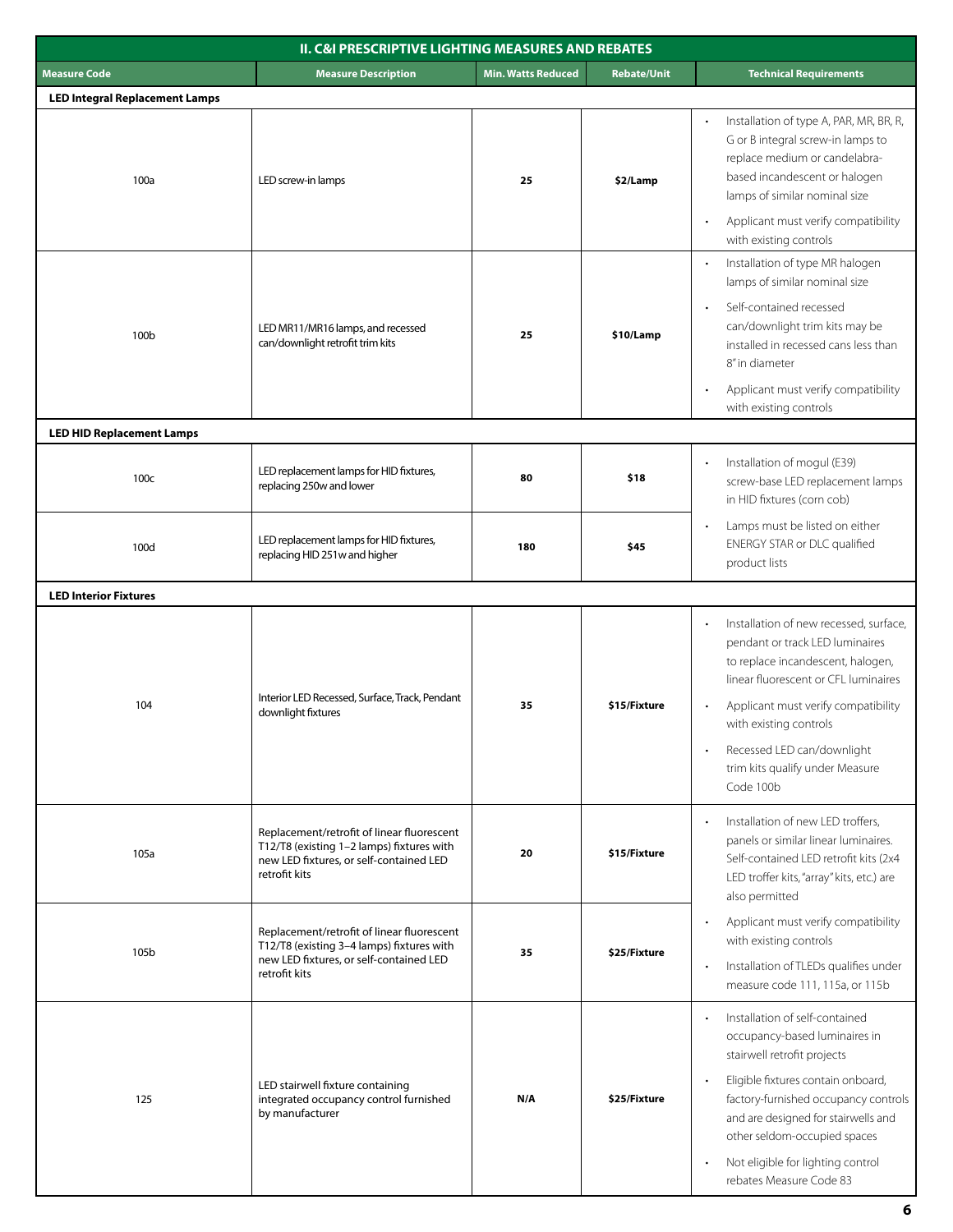|                                              | <b>II. C&amp;I PRESCRIPTIVE LIGHTING MEASURES AND REBATES</b>                      |                           |                    |                                                                                                                                                                                                                                                                                                                                                                                                                     |
|----------------------------------------------|------------------------------------------------------------------------------------|---------------------------|--------------------|---------------------------------------------------------------------------------------------------------------------------------------------------------------------------------------------------------------------------------------------------------------------------------------------------------------------------------------------------------------------------------------------------------------------|
| <b>Measure Code</b>                          | <b>Measure Description</b>                                                         | <b>Min. Watts Reduced</b> | <b>Rebate/Unit</b> | <b>Technical Requirements</b>                                                                                                                                                                                                                                                                                                                                                                                       |
| <b>LED Linear Lamp Retrofit (TLEDs)</b>      |                                                                                    |                           |                    |                                                                                                                                                                                                                                                                                                                                                                                                                     |
| 111a                                         | LED 3'-4' T8 Linear Tube<br>Replacement/Retrofit                                   | 10                        | \$2/Lamp           | One-for-one replacement of<br>fluorescent lamps with TLED lamps                                                                                                                                                                                                                                                                                                                                                     |
| 111b                                         | LED 4' T8 U-Bend Tube Replacement/Retrofit                                         | 10                        |                    | Type B or Type C only.                                                                                                                                                                                                                                                                                                                                                                                              |
| 111c                                         | LED 2' T8 Linear Tube Replacement/Retrofit                                         | 8                         | \$2/Lamp           | Refer to TLED technical requirements                                                                                                                                                                                                                                                                                                                                                                                |
| 111d                                         | LED 4'T5HO Linear Tube<br>Replacement/Retrofit                                     | 25                        | \$3/Lamp           | Installation of TLEDs in new fixtures<br>does not qualify for rebates; TLED<br>rebates are for the retrofit of existing                                                                                                                                                                                                                                                                                             |
| 111e                                         | LED 8'T8 Linear Tube Replacement/Retrofit                                          | 15                        | \$6/Lamp           | fixtures only                                                                                                                                                                                                                                                                                                                                                                                                       |
| <b>Permanent De-lamping LED Linear Lamps</b> |                                                                                    |                           |                    |                                                                                                                                                                                                                                                                                                                                                                                                                     |
| 115a                                         | Permanent De-lamping/Retrofit-LED Linear<br>Tubes (2-3 lamps existing, removing 1) | 18                        | \$10/fixture       | De-lamping and retrofit of existing<br>linear fluorescent systems with TLED<br>lamps<br>Refer to TLED technical requirements<br>Installation of TLEDs in new fixtures<br>does not qualify for rebates; TLED<br>rebates are for the retrofit of existing<br>fixtures only<br>Luminaires must be permanently<br>de-lamped through the use of                                                                          |
| 115 <sub>b</sub>                             | Permanent De-lamping/Retrofit-LED Linear<br>Tubes (4+ lamps existing, removing 2+) | 40                        | \$15/Fixture       | UL/CSA-listed retrofit kits specifically<br>for this purpose; lamps must be<br>re-centered in luminaires<br>Light levels may be affected;<br>therefore, de-lamping may not be<br>appropriate for all applications<br>When de-lamping 8-foot fixtures<br>using 4-foot nominal lamps in<br>tandem, total existing and proposed<br>lamp footage will be used as a basis<br>for determining appropriate<br>measure code |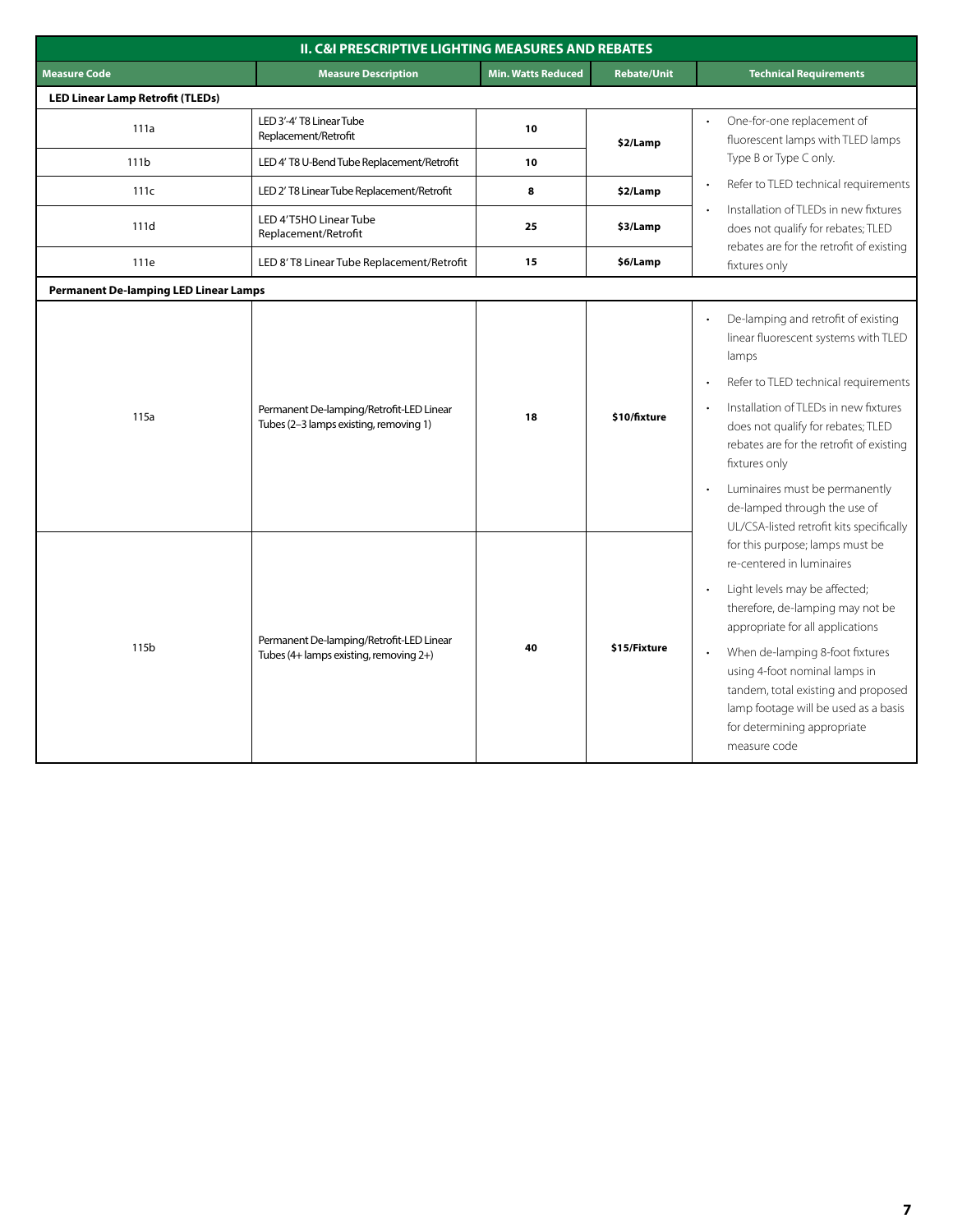|                                      | <b>II. C&amp;I PRESCRIPTIVE LIGHTING MEASURES AND REBATES</b>                           |                           |                    |                                                                                                                                                                                                                                                                                                           |
|--------------------------------------|-----------------------------------------------------------------------------------------|---------------------------|--------------------|-----------------------------------------------------------------------------------------------------------------------------------------------------------------------------------------------------------------------------------------------------------------------------------------------------------|
| <b>Measure Code</b>                  | <b>Measure Description</b>                                                              | <b>Min. Watts Reduced</b> | <b>Rebate/Unit</b> | <b>Technical Requirements</b>                                                                                                                                                                                                                                                                             |
| <b>LED High Bay/Low Bay Fixtures</b> |                                                                                         |                           |                    |                                                                                                                                                                                                                                                                                                           |
| 106a                                 | New LED High/Low Bay Fixture; DLC<br>reported lumens between 5,000lm<br>and 9,999lm     | 50                        | \$50/Fixture       | Installation of LED high/low bay<br>luminaires in place of HID sources or<br>existing linear fluorescent high/low<br>bay luminaires<br>Luminaires must be on DLC QPL<br>as one of the following categories:                                                                                               |
| 106b                                 | New LED High/Low Bay Luminaire;<br>DLC reported lumens between<br>10,000lm and 19,999lm | 75                        | \$75/Fixture       | High-Bay Luminaires for Commercial<br>and Industrial Buildings; Low-Bay<br>Luminaires for Commercial and<br>Industrial Buildings or High-Bay Aisle<br>Luminaires<br>Fluorescent high/low bay luminaires<br>$\bullet$<br>lamped with TLEDs will not qualify<br>for rebates<br>Luminaires must be installed |
| 106с                                 | New LED High/Low Bay Fixture;<br>DLC reported lumens between<br>20,000lm and 39,999lm   | 150                       | \$120/Fixture      | $\geq$ 15-ft AFF<br>Wattage ranges referenced in the<br>measure descriptions apply to<br>nominal lamp wattage, not system<br>wattage<br>Replacement of existing linear<br>$\bullet$<br>fluorescent fixtures is permitted,<br>provided that minimum wattage                                                |
| 106d                                 | New LED High/Low Bay Fixture; DLC<br>reported lumens are 40,000lm or more               | 350                       | \$150/Fixture      | reduction requirements are met; the<br>sum of the existing lamp wattage<br>will determine which measure code<br>is applicable<br>Installation of on-board occupancy<br>sensors qualifies for additional<br>rebate under Measure Code 83                                                                   |
| <b>LED Exit Signs</b>                |                                                                                         |                           |                    |                                                                                                                                                                                                                                                                                                           |
| 90                                   | LED exit signs                                                                          | 10                        | \$8/Sign           | Installation of LED exit signs to<br>replace incandescent or<br>fluorescent sources<br>LED retrofit kits are not eligible                                                                                                                                                                                 |
| <b>LED Refrigeration Lighting</b>    |                                                                                         |                           |                    |                                                                                                                                                                                                                                                                                                           |
| 95                                   | LED reach-in freezer or cooler lighting                                                 | N/A                       | \$15/Fixture       | Installation of LED strips to replace<br>T12 and T8 sources in refrigerated<br>display case<br>LED strips must completely replace<br>existing gear<br>Existing channel wiring may be<br>reused, if necessary                                                                                              |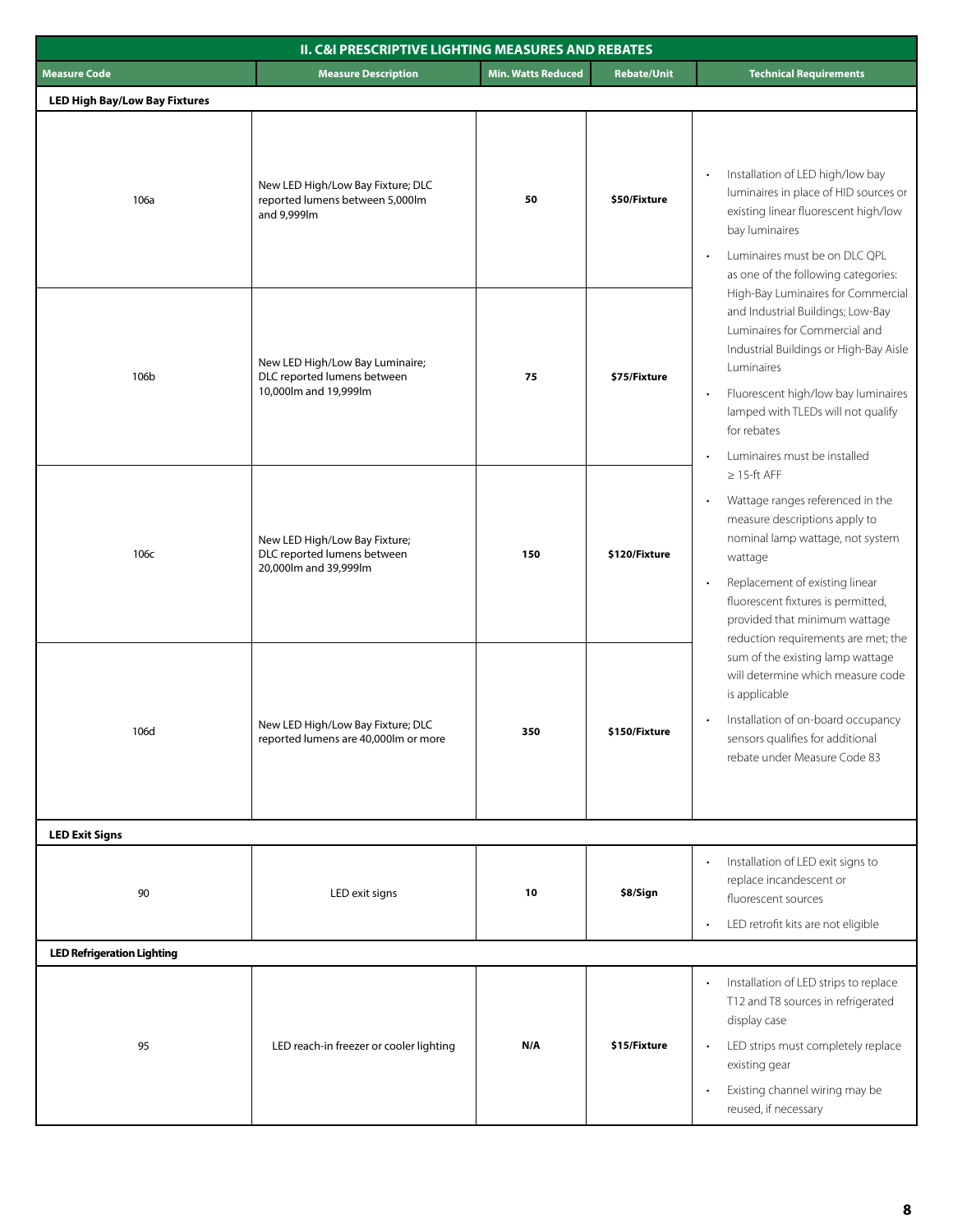| <b>II. C&amp;I PRESCRIPTIVE LIGHTING MEASURES AND REBATES</b> |                                                                                                                            |                           |                    |                                                                                                                                                                          |
|---------------------------------------------------------------|----------------------------------------------------------------------------------------------------------------------------|---------------------------|--------------------|--------------------------------------------------------------------------------------------------------------------------------------------------------------------------|
| <b>Measure Code</b>                                           | <b>Measure Description</b>                                                                                                 | <b>Min. Watts Reduced</b> | <b>Rebate/Unit</b> | <b>Technical Requirements</b>                                                                                                                                            |
| <b>LED Parking Garage Fixtures</b>                            |                                                                                                                            |                           |                    |                                                                                                                                                                          |
| 109a                                                          | Exterior LED Parking Garage Fixture or<br>retrofit kit; replacing 150w and lower                                           | 50                        | \$30/Fixture       | Installation of LED recessed or<br>$\bullet$<br>surface luminaires in parking<br>garages to replace HID or linear<br>fluorescent luminaires                              |
| 109b                                                          | Exterior LED Parking Garage Fixture or<br>retrofit kit; replacing 151w and higher                                          | 80                        | \$55/Fixture       | DLC-listed retrofit kits are acceptable<br>Installation of on-board occupancy<br>sensors qualifies for additional<br>rebate under Measure Code 83                        |
| <b>LED Exterior Fixtures</b>                                  |                                                                                                                            |                           |                    |                                                                                                                                                                          |
| 110a                                                          | Exterior LED Parking Lot, Gas Canopy,<br>Area, Flood or retrofit kit; DLC reported<br>lumens are 4,999lm or less           | 35                        | \$45/Fixture       |                                                                                                                                                                          |
| 110 <sub>b</sub>                                              | Exterior LED Parking Lot, Gas Canopy,<br>Area, Flood or retrofit kit; DLC reported<br>lumens between 5,000lm and 9,999lm   | 125                       | \$75/Fixture       |                                                                                                                                                                          |
| 110c                                                          | Exterior LED Parking Lot, Gas Canopy,<br>Area, Flood or retrofit kit; DLC reported<br>lumens between 10,000lm and 19,999lm | 250                       | \$90/Fixture       | Installation of LED parking lot,<br>gasoline canopy, area or flood<br>luminaires to replace HID or<br>incandescent luminaires<br>DLC-listed retrofit kits are acceptable |
| 110d                                                          | Exterior LED Parking Lot, Gas Canopy,<br>Area, Flood or retrofit kit; DLC reported<br>lumens between 20,000lm and 29,999lm | 350                       | \$110/Fixture      | Wattage ranges referenced in the<br>measure descriptions apply to<br>nominal lamp wattage, not system<br>wattage                                                         |
| 110e                                                          | Exterior LED Parking Lot, Gas Canopy,<br>Area, Flood or retrofit kit; DLC reported<br>lumens between 30,000lm and 39,999lm | 500                       | \$150/Fixture      |                                                                                                                                                                          |
| 110f                                                          | Exterior LED Parking Lot, Gas Canopy,<br>Area, Flood or retrofit kit; DLC reported<br>lumens are 40,000lm or more          | 700                       | \$175/Fixture      |                                                                                                                                                                          |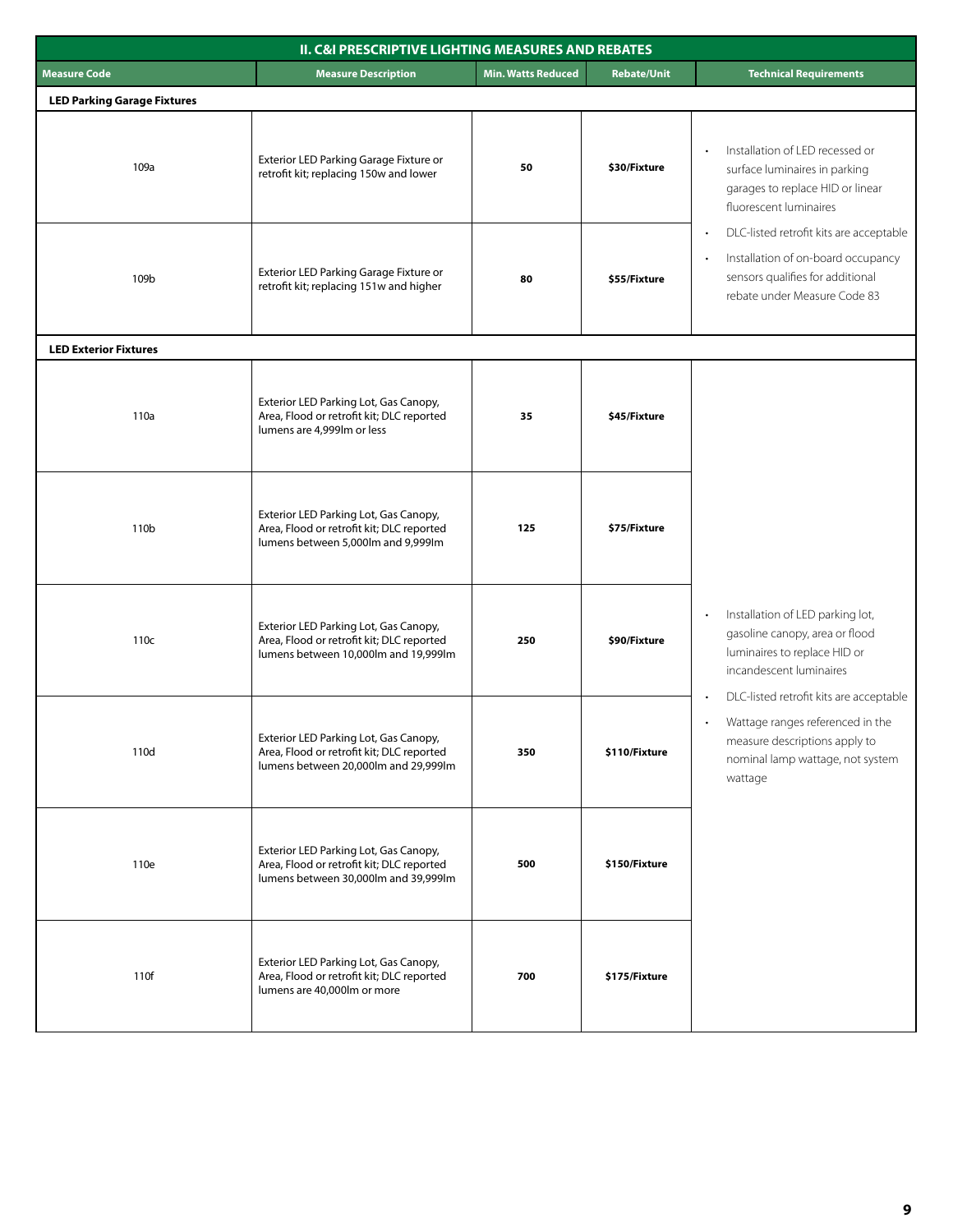|                          | <b>III. C&amp;I PRESCRIPTIVE LIGHTING CONTROL MEASURES AND REBATES</b> |                           |                    |                                                                                                                                                                                                                                                                                         |
|--------------------------|------------------------------------------------------------------------|---------------------------|--------------------|-----------------------------------------------------------------------------------------------------------------------------------------------------------------------------------------------------------------------------------------------------------------------------------------|
| <b>Measure Code</b>      | <b>Measure Description</b>                                             | <b>Min. Watts Reduced</b> | <b>Rebate/Unit</b> | <b>Technical Requirements</b>                                                                                                                                                                                                                                                           |
| <b>Lighting Controls</b> |                                                                        |                           |                    |                                                                                                                                                                                                                                                                                         |
| 81                       | Occupancy Control - Wall Switch<br>Replacement                         | 40                        | \$10/Control       | Hardwired wall switch occupancy<br>control; passive infrared, ultrasonic,<br>Microphonic™ or dual technology<br>Residential grade controls or those<br>$\bullet$<br>with manual on override capability<br>are not eligible                                                              |
| 82                       | Occupancy Control - Ceiling/Wall<br>Mounted                            | 119                       | \$20/Control       | Hardwired or wireless ceiling or<br>wall-mounted remote occupancy<br>control; passive infrared, ultrasonic,<br>Microphonic™ or dual technology                                                                                                                                          |
| 83                       | <b>Occupancy Control - Fixture Mounted</b>                             | 40                        | \$15/Control       | Hardwired fixture-mounted<br>$\bullet$<br>occupancy controls; passive infrared,<br>ultrasonic, Microphonic™ or dual<br>technology<br>Controls may be furnished as new<br>$\bullet$<br>equipment by fixture manufacturer<br>or installed on existing fixture(s) as a<br>retrofit measure |
| 86                       | Daylight Control - On/Off control -<br>standard ballasts               | 40                        | \$15/Control       | Control must extinguish lamps in<br>$\bullet$<br>response to ambient daylight                                                                                                                                                                                                           |